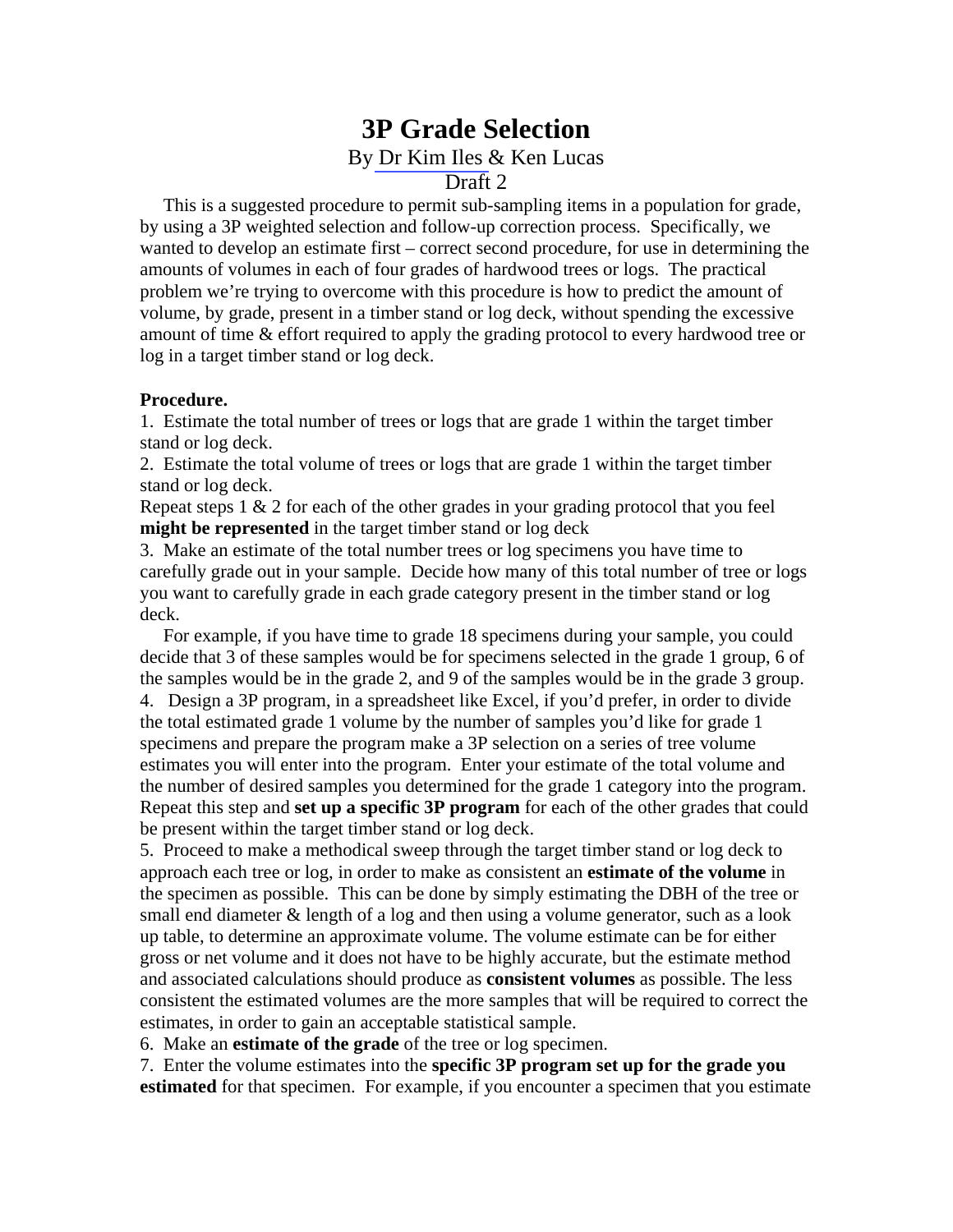to be a grade 2, enter your estimate of the volume into the 3P program set up to select your desired number of samples from the grade 2 group.

8. If the 3P program designates that estimate as a sample then proceed with taking sufficient measurements on that specimen to allow accurate calculation of the volume and determination of the grade. Note the measured volume and carefully determined grade of the sampled sample specimen in the spreadsheet program or on a separate record sheet.

 If the 3P program does not designate that specimen to sample then proceed with steps 5, 6, & 7 for the next specimen encountered in the field sweep.

9. After volume & grade estimates have been made for all of the specimens in the timber stand or log deck and accurate volumes and grades determined for those specimens selected for sampling, sum all of the estimated volumes made for each separate grade group. Example: Sum all of the estimated volumes for each specimen you estimated as a grade 1(from the entire target stand or log deck), let's use a demonstration figure of 3,000.

10. Enter all of the data collected from each **sampled specimen** from each grade group. Example format for estimated/measured data for specimens in the grade 1 group:

| Grd 1 Est Vol   | Grd 1 Meas Vol | <b>Grd 1 Ratio</b> | Grd 2 Meas Vol | <b>Grd 2 Ratio</b> |
|-----------------|----------------|--------------------|----------------|--------------------|
| 100             |                | $0.0\,$            | 70             | 0.7                |
| 50              | 40             | $\rm 0.8$          |                | 0.0                |
| 150             | 140            | 0.93               |                | 0.0                |
| 75              |                | $0.0\,$            | 85             | 1.13               |
| $A$ verages $=$ |                | 0.43               |                | 0.46               |

Notes:

- This table of the first grade group should have the 2 sets of data (measured volume & ratio) for any of the other grades you originally felt might be represented in the timber stand/log deck, such as grade 3 and grade 4. It could be very possible that for all the trees you estimated to be grade 1, none of the sampled specimens ended up grading out as grade 3 or 4. There should then be corrected volumes of **0** determined for grades  $3 \& 4$ , following step 12 below.
- Insure that a 0.0 gets entered for each grade ratio, other than the correct grade ratio, please not the 0.0 entries in the above table.
- Use the formula: measured volume / estimated volume = **Ratio**
- 11. Determine the average ratios for each grade in the group table.
- 12. Determine the corrected volumes for **each grade** in the table via the formula:

## **corrected volume= sum of estimated volume[this is the volume determined in step 9] \* average ratio for that grade.**

Example- the corrected volume for grade 2 in the table above:  $3,000 * 0.46 = 1,380$ Repeat steps 11 & 12 for the other grades in the first grade group.

Repeat steps 9-12 for the other grade groups. Example, if you had originally estimated there would be 4 grades present in the target timber stand or log deck then you should end up with an additional 3 group tables, which should have a format as discussed above and you should determine a step 12 corrected volume for each grade in each of these other groups.

13. Sum the corrected grade totals in each category to determine the corrected group volumes. Example- we'll use a total of 2,900 for the grade 1 group total.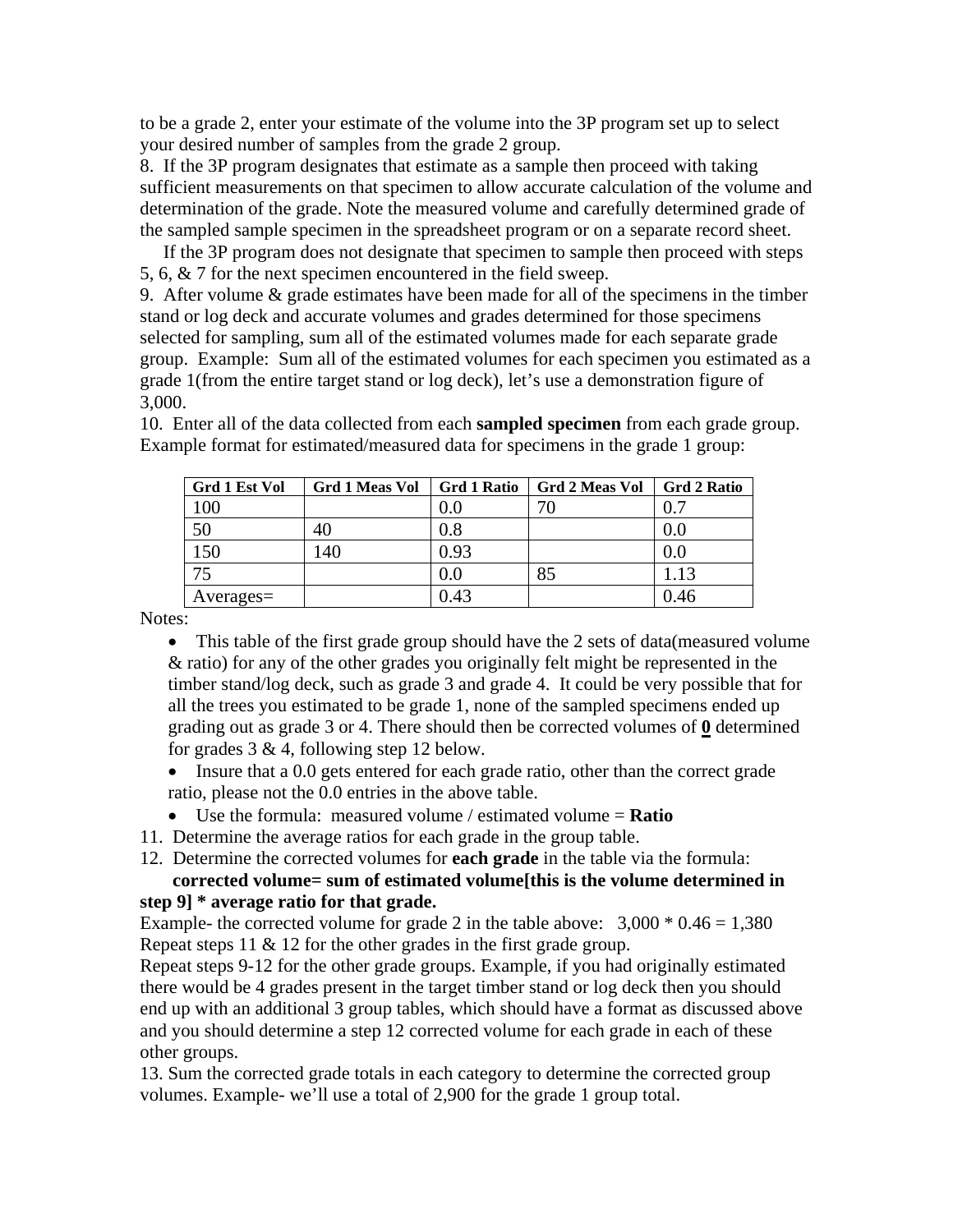## 14. **Total corrected volume for the timber stand or log deck for a specific grade** =

the sum of the step 12 corrected grade totals from each grade group.

15. total corrected volume for the timber stand or log deck = sum of the corrected group volumes from step 13.

16. Determine statistics, including standard deviation, coefficient of variation, and standard error figures for each set of ratios in each grade table. Example for grade 2 of group 1:

| Average Ratio=                                   | 0.46 |
|--------------------------------------------------|------|
| Standard Deviation of the Ratio $% =$            | 46   |
| Coefficient of Variation for the the Ratio $% =$ | 100  |
| Stardard Error of the Ratio, in $% =$            | 50   |
| Standard Error of the Ratio, in units $=$        | 690  |

The SE, in units,  $=$  corrected volume  $*(\%SE/100)$ 

Example: the figure of 690 for the SE, in units, means that the grade total for the grade group 1 could be  $1,380, +$  or  $-690$ .

17. Determine the statistics for **all of the ratios** combined in a specific grade group. Example, the figures from the above demonstration table for group 1:

| <b>Estimate Volumes</b> | Ratios |
|-------------------------|--------|
| 100                     | 0.7    |
| 50                      | 0.8    |
| 150                     | 0.93   |
| 75                      | 1.13   |
| Average group $=$       | 0.89   |

| <b>Statistic</b>             | <b>Figure</b> |
|------------------------------|---------------|
| Step 13 group total          | 2,900         |
| Average Ratio                | 0.89          |
| <b>Standard Deviation, %</b> | 19            |
| Coefficient of Variation, %  | 21            |
| Standard Error, %            | 10.5          |
| <b>Standard Error, Units</b> | 305           |

Repeat step 17 for the other grade groups.

18. Determine the overall SE, in units for the timber stand or log deck by the formula:

SE, in units = Square Root  $[(the group 1 standard error, in units)<sup>2</sup> + (the group 2)]$ 

standard error, in units), etc… for the other groups]

19. Determine the overall SE, in percent, by the formula:

SE, percent = Step 18 SE, in units / step 15 total corrected volume